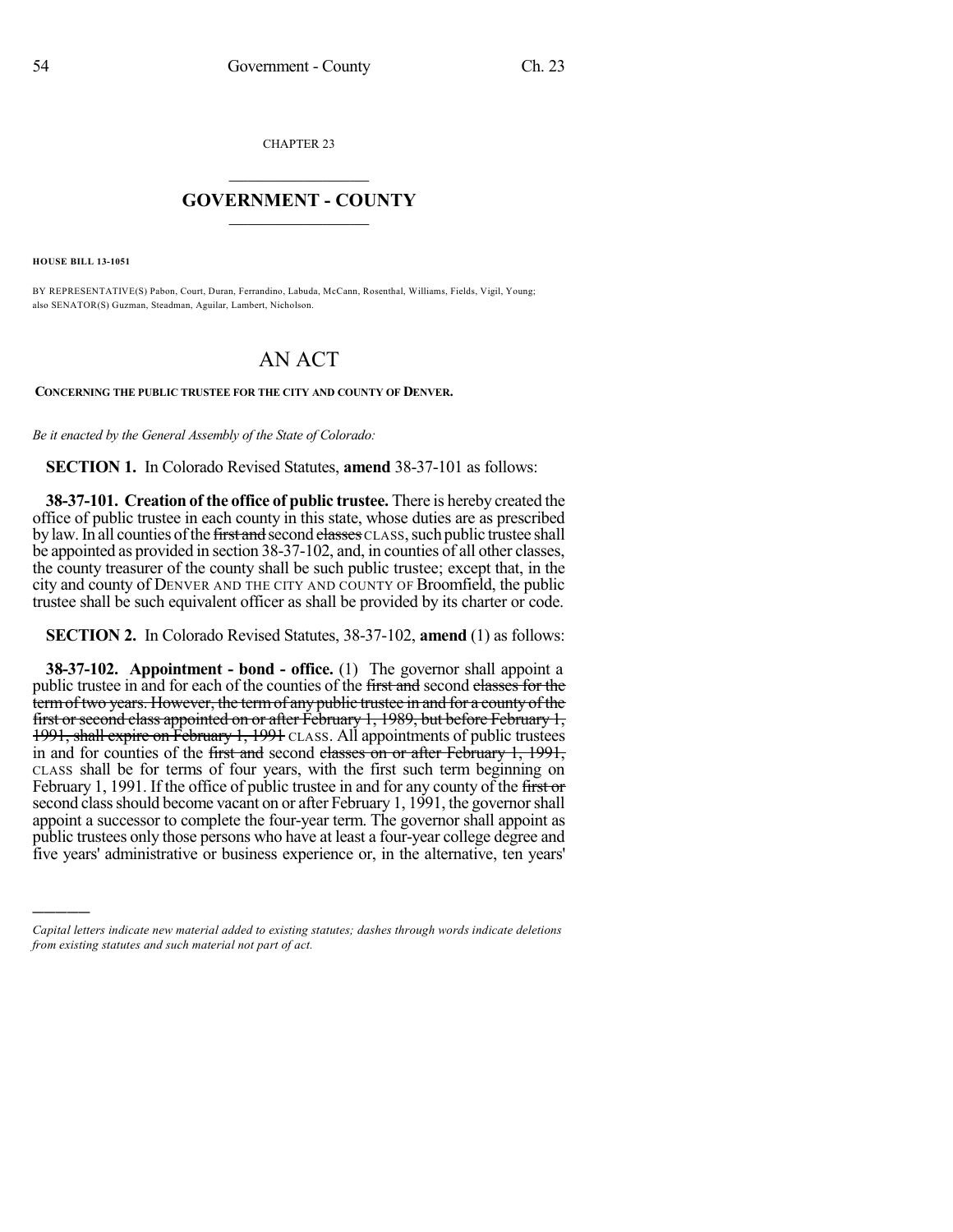## Ch. 23 Government - County 55

administrative or business experience. Any person so appointed public trustee shall serve at the pleasure of the governor. Every person so appointed public trustee in counties of the first and second classes CLASS shall, before entering upon the duties ofsuch office, execute a surety bond issued by a company authorized to issue such bonds in the state of Colorado, in the sum of twenty-five thousand dollars, conditioned in both classes of counties, that the person so appointed as public trustee will well and faithfully execute the duties of such office; and such public trustee shall promptly account for and pay over to such persons as are entitled thereto all moneys and other valuables that come into such person's hands as public trustee.

**SECTION 3.** In Colorado Revised Statutes, 38-37-104, **amend** (2) (a), (2) (b),  $(2)$  (b.3) (I), and (2) (b.3) (II) as follows:

**38-37-104. Duties of public trustees - fees, expenses, and salaries - reports.** (2) (a) The salary of the public trustee in the different counties of the state shall be fixed at the following amounts, to wit: In counties of the first class and second class, twenty-six thousand dollars per annum for full-time public trustees and, in counties of the third class, six thousand five hundred dollars per annum.

(b) For public trustees whose terms begin on or after July 1, 1998, but prior to January 1, 2003, the salary of the public trustee in the different counties of the state shall be fixed at the following amounts, to wit: In counties of the first and second class, thirty-two thousand dollars per annum for full-time public trustees and, in counties of the third class, eight thousand dollars per annum; except that, in the city and county of Broomfield, such salary shall be as set forth in its annual budget.

 $(b.3)(I)$  For public trustees whose terms begin on or after January 1, 2003, except as otherwise provided in subparagraph (II), (III), or (IV) of this paragraph (b.3), the salary of the public trustee in the different counties of the state shall be fixed at the following amounts, to wit: In counties of the first and second class, forty-eight thousand five hundred dollars per annum, and in counties of the third class, twelve thousand five hundred dollars per annum.

(II) For public trustees who are serving in office on or after March 13, 2008, the salary of the public trustee in the different counties of the state shall be fixed at the following amounts, to wit: In counties of the first class, forty-eight thousand five hundred dollars per annum; in counties of the second class, fifty-six thousand five hundred dollars per annum; and in counties of the third class, twelve thousand five hundred dollars per annum.

**SECTION 4. Act subject to petition - effective date.** This act takes effect at 12:01 a.m. on the day following the expiration of the ninety-day period after final adjournment ofthe general assembly (August 7, 2013, if adjournmentsine die is on May 8, 2013); except that, if a referendum petition is filed pursuant to section 1 (3) of article V of the state constitution against this act or an item, section, or part of this act within such period, then the act, item, section, or part will not take effect